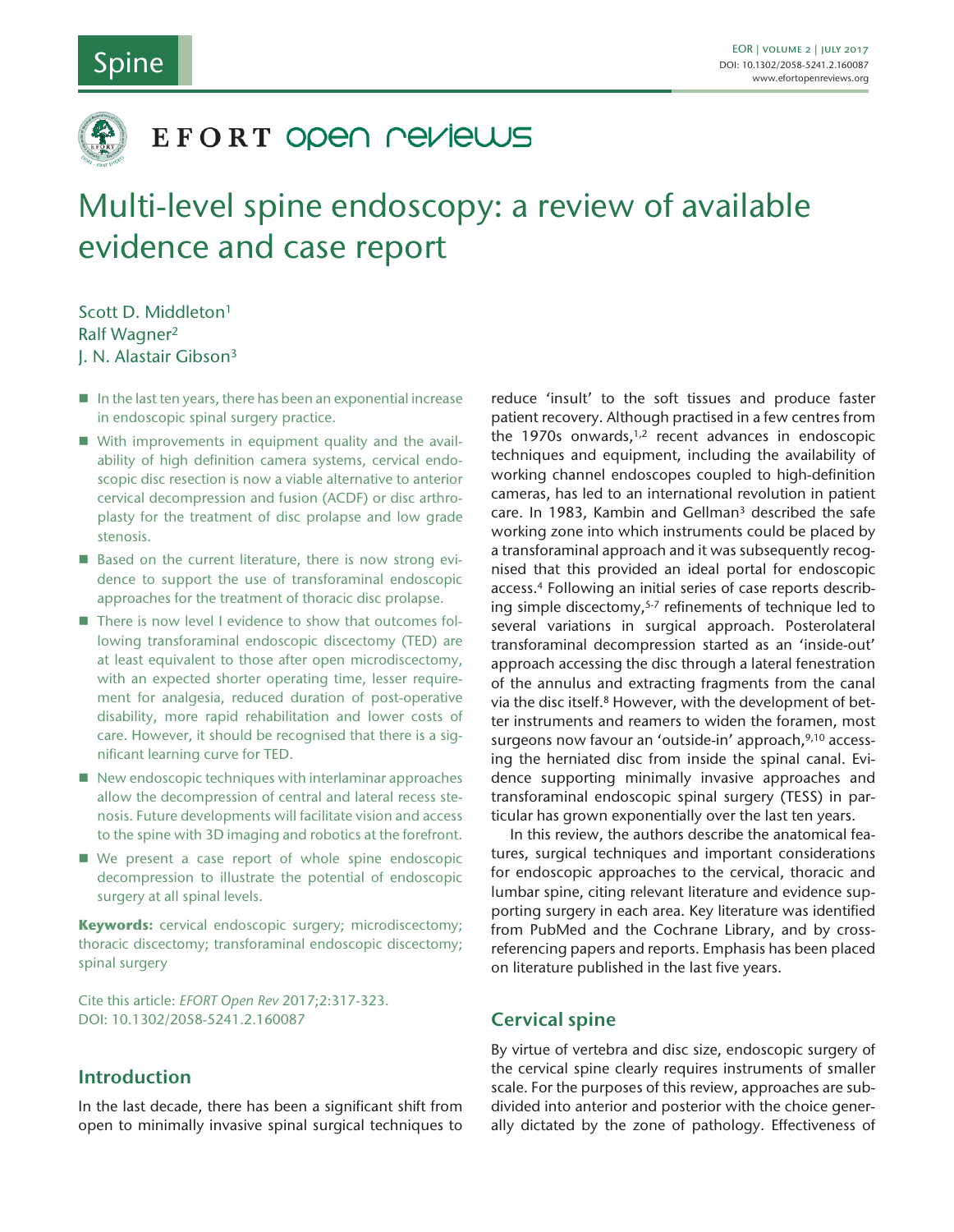## EFORT OPEN PEVIEWS

treatment should be compared with 'standard' operative techniques. Only four randomised controlled trials (RCTs) are available comparing any form of minimally invasive cervical spine surgery with conventional open surgery. From analysis of these trials, Evaniew et al<sup>11</sup> were unable to demonstrate a material benefit for minimally invasive surgery, but two of the analysed trials reported outcome data from surgery using tubular retractor systems that are not comparable with those from the studies reported below.

#### *Anterior endoscopic surgery*

Anterior cervical decompression and fusion (ACDF) is the most common procedure for treatment of cervical herniated discs. It produces good results and is the benchmark against which novel treatments should be compared.<sup>12</sup> However, following ACDF, patients may develop graft failure, pseudarthrosis and adjacent segment disease (ASD).13 In contrast, with cervical endoscopic spinal surgery (CESS) a targeted discectomy is performed which preserves the segmental stability and hence reduces the risk of ASD.

Outcome data following CESS are primarily from cohort studies. The single RCT published by Ruetten et al in 200914 showed comparable clinical results between full-endoscopic anterior decompression and conventional ACDF, but with advantages in speed of rehabilitation and lesser soft-tissue injury. One major disadvantage quoted was that of a limitation of access to the root foramen by bone overgrowth. This problem is now well addressed as reported in several of the cohort trials, $15-17$  with use of endoscopic reamers, burrs and lateral firing laser. Overall, the vast majority of patients are reported as having good or excellent clinical outcomes.

#### *Posterior endoscopic surgery*

Posterior cervical lamino-foraminotomy is a well-established procedure, but persistent neck and shoulder pain may arise from muscle stripping or post-operative kyphosis if the facet joint is partially resected. Although these postoperative problems may be lessened by use of tubular retractors and micro-endoscopic approaches, the most minimal approach that adequately allows nerve root decompression is clearly ideal.18 Several cohort studies and one non-blinded RCT<sup>19</sup> show that adequate decompression can be achieved by full endoscopic approaches with a shorter operative time.

## **Thoracic spine**

Symptomatic disc disease has its lowest incidence in the thoracic spine and consequently the evidence is limited to small cohort studies, case series and case reports. Although there is a significant rate of asymptomatic thoracic disc herniation (11% to 37%),<sup>20</sup> the number of patients

requiring surgery is approximately one in one million per annum.21 Currently, there is no universally accepted optimal surgical procedure for symptomatic thoracic disc herniation and all approaches have innate limitations. Posterior trans-dural surgery requires cord manipulation and may precipitate kyphosis if the spine is not stabilised. Costo-transversectomy damages the articulating segment and may be associated with significant haemorrhage, and all anterior surgery requires entry to the chest cavity.

Minimally invasive approaches are gaining popularity. Methods can be divided into video-assisted thoracoscopic surgery (VATS) and variations of the thoracic microendoscopic approach. VATS surgery is performed through the chest using multiple small incisions passing the surgical instruments between the ribs and use of an endoscopic camera. However, VATS has several limitations, including the attendant risks of entering the thorax and an extended learning curve.22,23 These limitations have limited widespread uptake of the technology.

In 1999, Jho24 described endoscopic transpedicular thoracic discectomy, but transforaminal approaches with variable facet excision are now more common.25,26 With improved surgical access and better surgical instruments, a broader spectrum of thoracic spinal disease becomes accessible.27,28

## **Lumbar spine**

In most centres, the primary method of surgical management is still open discectomy facilitated by microscope or loupe magnification but there has been a significant trend towards minimally invasive discectomy (MID) in the last decade. In the Cochrane Review of 2014,29 11 studies were identified comparing microdiscectomy with all forms of MID. Although low-quality evidence suggested that MID may be inferior in terms of relief of leg pain, low back pain and re-hospitalisation, the trials were heterogeneous. Only one RCT compared transforaminal or inter-laminar endoscopy with microdiscectomy and even in this trial randomisation was inadequate as the patients were allocated alternately to the trial groups.<sup>30</sup> The remainder were using now outdated video technology or tubular systems to facilitate access via an interlaminar approach. Similar results were found in the systematic review and metaanalysis of Kamper et al,<sup>31</sup> with no significant differences in rates of complication or re-operation between approaches. It would be expected that minimally invasive surgery would be associated with less muscle injury than open surgery but this has not been proven.<sup>32</sup>

In 2010, Nellensteijn et al<sup>33</sup> had focused on purely transforaminal endoscopic discectomy (TED) for symptomatic lumbar disc herniations. They identified one adequately randomised RCT,<sup>34</sup> seven non-randomised comparative trials and 31 observational studies. They were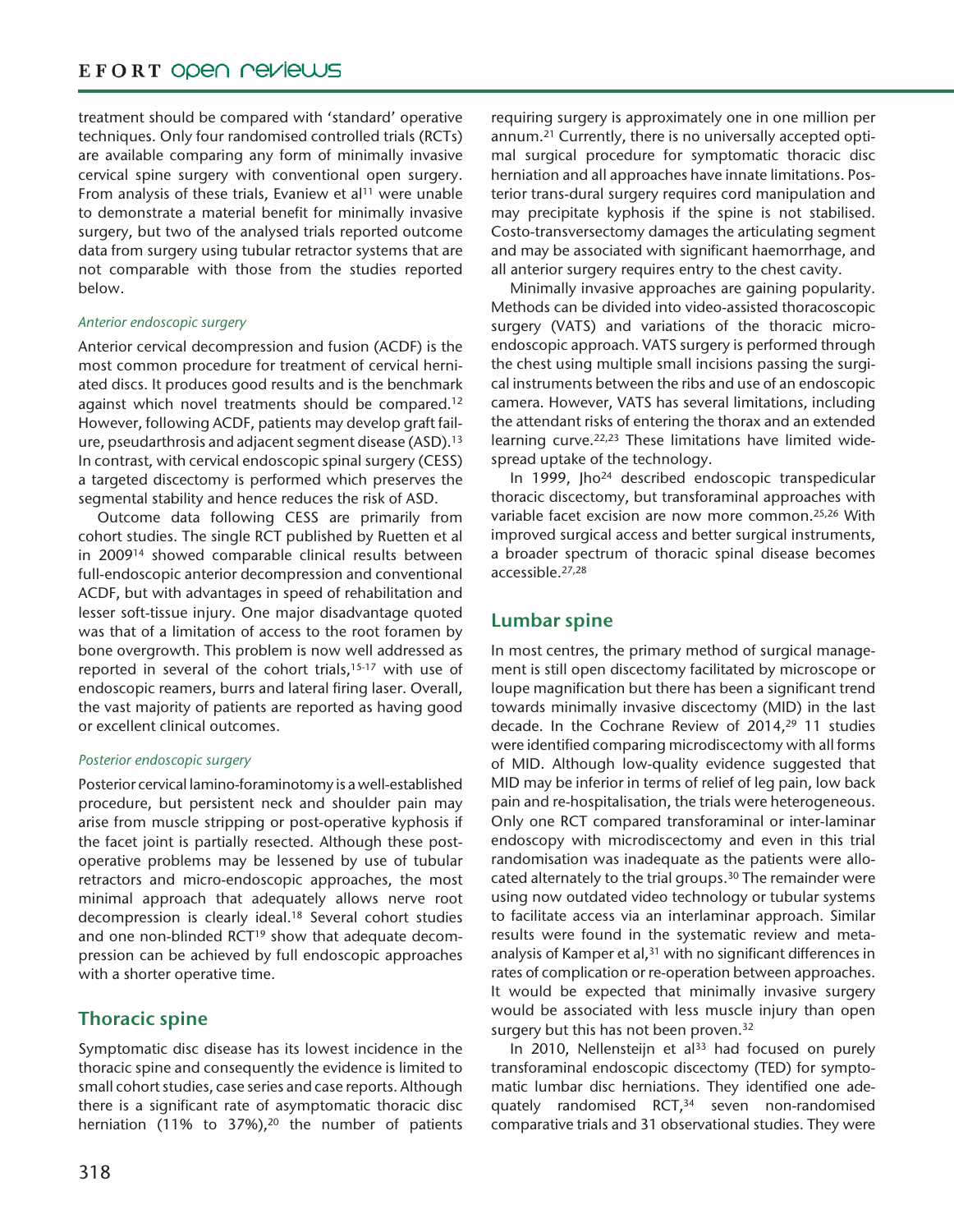

**Fig. 1** Severe central canal narrowing and multilevel cervical exit foraminal stenosis most prominent at C3/4, C4/5, C5/6 (axial T2-MRI). Lateral and oblique image intensifier radiographs showing positioning of cannula/scope and diamond reamer (CESSYS, Cervical Endoscopic Surgical System).

also unable to elicit a statistically significant difference in leg pain, overall improvement, recurrence and complication rate between the two groups from their pooled data, but their findings are now at odds with subsequent study data.35-40 The median recurrence rate in those studies included in Nellensteijn's systematic review at 1.7% (0% to 12%) was slightly lower than that reported in recent studies, <sup>41-43</sup> but similar to reported rates of recurrence following microdiscectomy in the wider literature.<sup>44</sup> Hsu et al<sup>45</sup> have perhaps surprisingly observed a fairly steep learning curve for transforaminal procedures, but a flatter curve for the interlaminar approach that was harder to master.

Data from the Edinburgh RCT comparing TED and microdiscectomy are now available.39 All patient-reported outcomes improved significantly in both groups at up to two years from surgery with equivalent benefits in terms of quality of life years gained, both absolute and when discounted to reflect diminishing gain with age. Affected side leg pain was lower in the TED group at two years and hospital stay shorter. A greater revision rate after TED was offset by more rapid patient recovery.

## **Case study**

We present the case of a 75-year-old female with concurrent cervical, thoracic and lumbar spinal pathology, leading to severe pain and negative effects on her mobility and quality of life. She had mild angina and chronic obstruction pulmonary disease. Given the time constraints and huge physiological demands placed on a patient with traditional open approaches, this patient's combination of clinical and radiographic findings was the ideal context in which to perform endoscopic surgery in a single sitting.

Clinically, she had generalised upper limb weakness, particularly of triceps, but intact arm coordination. There was also generalised lower limb weakness with loss of balance and coordination. There was no obvious sensory level. She had a positive Lhermitte's sign when standing with ankle clonus indicative of her myelopathy. She was only just able to transfer from bed to chair. Bowel and bladder function were retained.

Pre-operative MRI showed significant degenerative changes with disc protrusions, osteophytes and hypertrophy of the ligamentum flavum combining to cause severe central canal narrowing at multiple levels throughout the spine. This was most marked in the cervical spine at C3/4, C4/5 and C5/6 (Fig. 1); in the thoracic spine at T8/9 (right) and T10/11 (left) (Fig. 2), with lesser stenoses at T6/7 and T7/8; and in the lumbosacral spine at L1-S1 (Fig. 3).

The pathology in all three areas are discussed, demonstrating the available techniques as well as the practical advantages and limitations of endoscopic spinal surgery. Endoscopic techniques were performed using joimax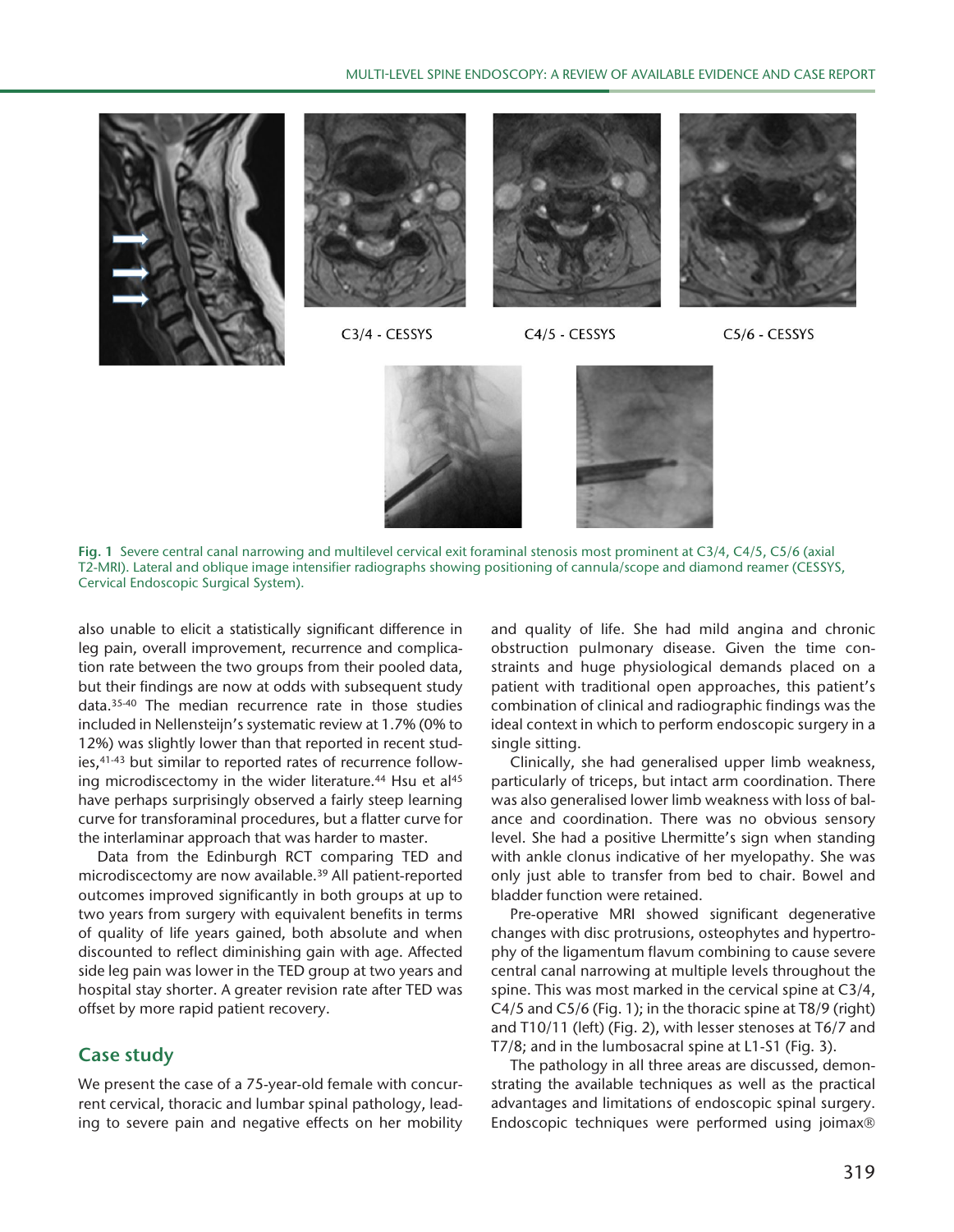## EFORT ODEN PEVIEWS



T10/11: Cranial and 2 mm inferior axial scans - TESSYS

#### **Fig. 2** Severe central canal narrowing at T8/T9 and T10/11 with distortion of the spinal canal into a trefoil shape. Lateral image intensifier radiographs showing positioning of instruments (TESSYS, Transforminal Endoscopic Surgical System).

GmbH (Karlsruhe, Germany) instrumentation: Cervical Endoscopic Surgical System (CESSYS), Transforminal Endoscopic Surgical System (TESSYS) and Inter Laminar Endoscopic Surgical System (iLESSYS Delta) for the cervical, thoracic and lumbar spines, respectively.

#### *Anterior endoscopic cervical discectomy*

Our patient was anaesthetised, using a re-inforced endotracheal tube, in the supine position with her neck in slight extension. A 3 cm anterolateral incision, centred at C/6 as localised using a radiographic image intensifier, allowed exposure of the anterior spine medial to the carotid sheath. Under lateral fluoroscopic guidance, an 18-gauge needle was inserted obliquely into each affected disc angled to reach the site of maximal protrusion. After guide-wire insertion, guiding rods and a dilating tube were then passed followed by a working cannula with an outer diameter of 4.8 mm. After resection of the margin of the uncinate process with a cannulated reamer, a hybrid endoscope with an outer diameter of 3.9 mm, and a working channel of 2.1 mm (Fig. 4) was then used to visualise the disc. The posterior part of the nucleus pulposus was first partially removed with grasping forceps for preliminary decompression. The endoscope was then advanced to the posterior annular margin of the disc to identify the target fragments, with particular care taken not to damage the nerve roots or the dura mater.

#### *Transforaminal thoracic endoscopic discectomy*

For access to the thoracic discs, the patient was rolled into the prone position. Via an incision approximately 5 cm off the mid-line, a Jamshidi needle was passed into the foramen (with a steeper and inferior entry compared with lumbar TESS). The working cannula could then be placed with its tip just slightly lateral to the mid-pedicular line as seen



**Fig. 3** Severe central canal narrowing from L1 to S1. Axial T2 images at L3/4, L4/5 and L5/S1. Anteroposterior image intensifier radiograph showing cannula position (iLESSYS Delta, Inter Laminar Endoscopic Surgical System; TESSYS, Transforminal Endoscopic Surgical System).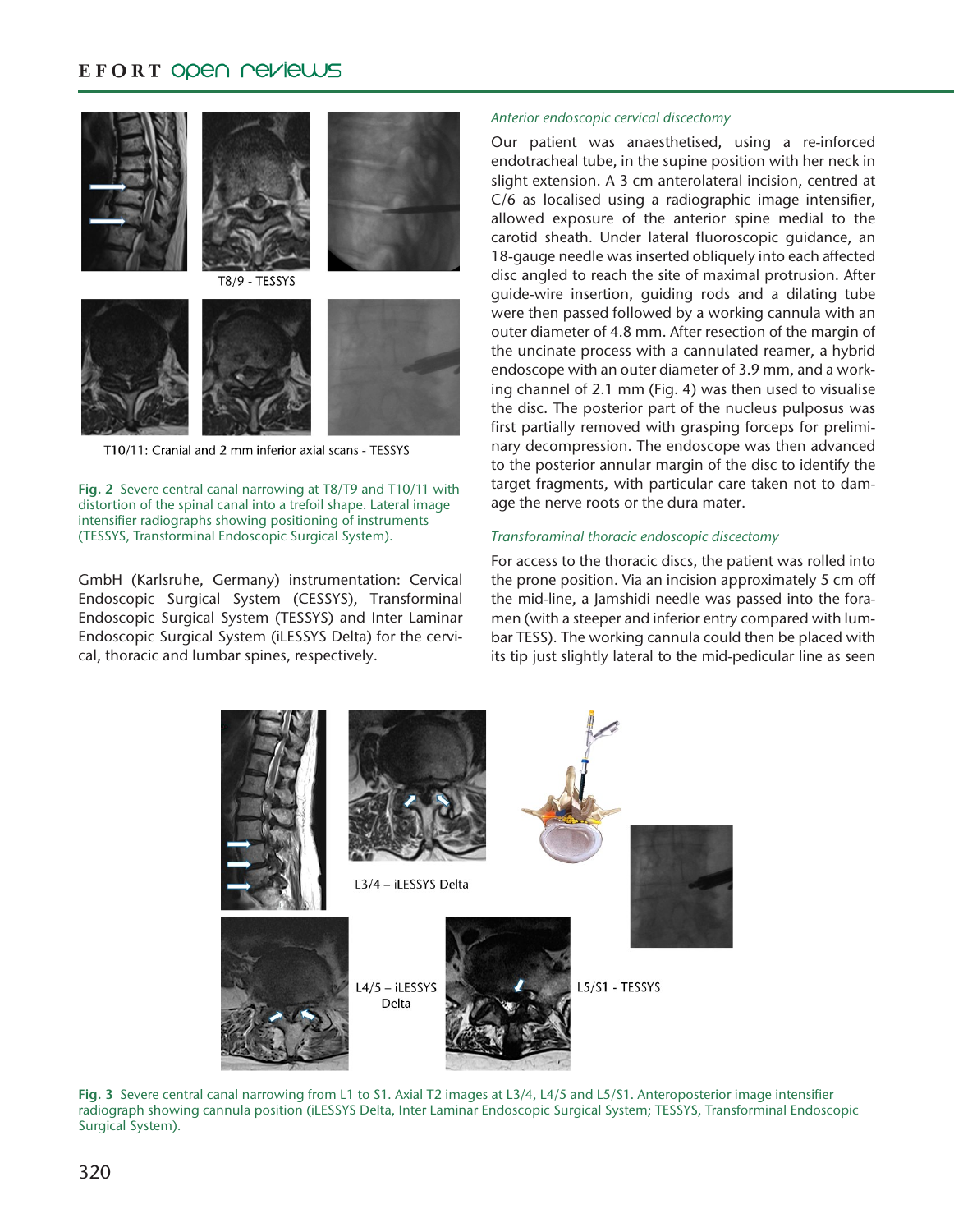

**Fig. 4** Intra-operative image of the Cervical Endoscopic Surgical System in use.



**Fig. 6** iLESSYS Delta endoscope - 6.0 mm working channel (joimax<sup>®</sup> GmbH)



#### *Post-operative course*

The patient recovered well following surgery without surgical complications. All wounds healed within ten days. A repeat MRI at one month revealed no residual compression of the cervical cord or lumbar cauda equina. The thoracic disc protrusions were 70% resected but some swelling was clearly inflammatory and further resolution is expected at six months. The patient's rehabilitation has been slow due to the myelopathy present prior to intervention but steady progress has been achieved. At three months, the patient is fully mobile on a wheeled frame over 80 m and able to walk with a stick. Her Neck Disability Index has decreased from 54 to 24 and Visual Analogue Back Score from 4.3 to 0.5 (scale 0 to 10). She has no brachialgia or radiating thoracic pain.

## **Future developments**

Surgical endoscopic techniques have rapidly evolved in the last five years and the integration of 3D imaging and robotics are likely to be the next major changes. Roboticassisted surgeries, for both simple and complex procedures, are already performed routinely in urology, cardiothoracic surgery and general surgery. Since spinal procedures commonly require fine manipulation of critical structures accessed through minimally invasive corridors, the use of a robot would have some potential advantages. Performance fatigue would be eliminated and correct use of a robotic interface would dampen any physiological tremor and scale down hand motion.



**Fig. 5** Lumbar endoscopic cannula *in situ*.

on the anteroposterior (AP) view. Via the standard lumbar endoscope, it was then possible to widen the foramen for disc access with an endoscopic diamond burr. The discs could then safely be excised using a combination of a radiofrequency probe (Vaporflex; joimax® GmbH) with 0.02 mm penetration and rongeurs. Care had to be taken as the posterior vertebral body line on a lateral fluoroscopic view is often posterior to the anterior aspect of the thecal sac.

#### *Lumbar interlaminar endoscopic decompression*

At L5/S1, a lateral disc herniation was present amenable to standard TESS as described elsewhere.<sup>46</sup> At the more proximal levels, however, there was significant stenosis (Fig. 3). Using the iLESSYS Delta instruments, the 10 mm working cannula was positioned at the lateral margin of the interlaminar space at L4/5 (Fig. 5) allowing positioning of the high definition laminoscope (6 mm working channel; Fig. 6). Using a diamond burr, the inferior margin of the superior lamina was then excised and the lateral recess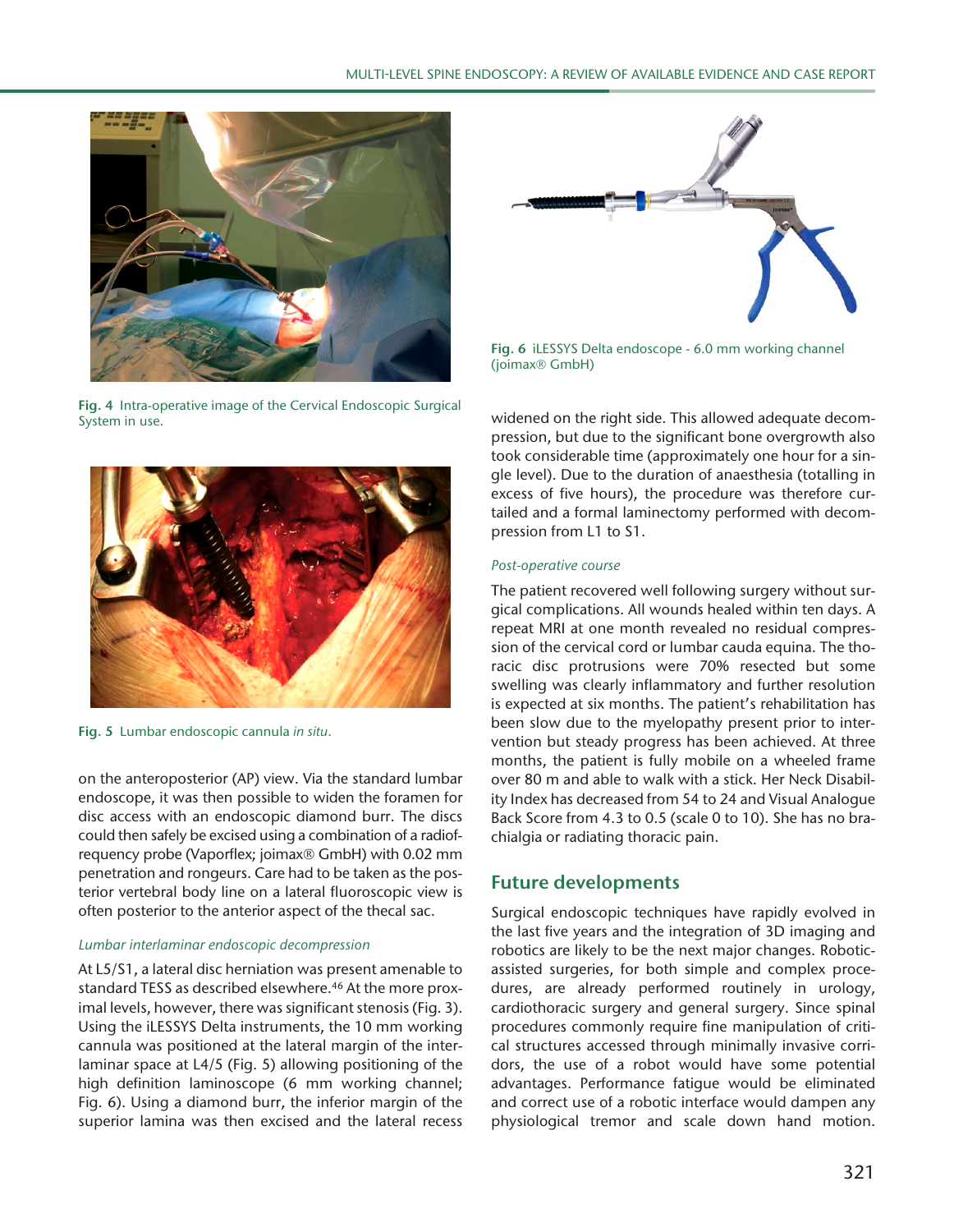## EFORT OPEN PEVIEWS

Pragmatically however, due to the expense, any robotic device would at present have to be universal in its use across the surgical disciplines, not just designed specifically for the spine.

Although there is minimal evidence supporting most advances in technology for spinal procedures, it is clear that improved imaging will be key. Traditional methods of spinal surgery have been reported to expose the surgeon to significantly greater radiation levels than other nonspinal procedures, with dose rates up to ten to 12 times greater.18 Even though data suggest that radiation exposure during endoscopic surgery from fluoroscopy is well within a safe range, $39,47$  any decrease by computerassisted/robotic means, or by use of novel electromagnetic guidance systems, is clearly ideal.

The indications for endoscopic spinal surgery are expanding to include treatments for instability, recurrent disc disease and spinal stenosis as demonstrated in our case report. However, the mainstay of any advancement in the field of minimally invasive spinal surgery must be in the area of research. There is still a relative paucity of evidence when compared with other fields in orthopaedics, particularly level I evidence, and any future developments must be to further our collective knowledge on current treatments before embarking on new endeavours.

There is a growing body of evidence, particularly over the past five years, to support the use of transforaminal endoscopic discectomy. Minimisation of scarring makes secondary surgery easier and limited disc excision should lead to less long-term back pain. The recent Edinburgh RCT comparing TED and microdiscectomy showed that functional improvements were maintained at two years in both groups but with less ongoing sciatica after TED.39 There is a clear correlation between outcomes and the operating surgeon's experience and we would recommend that surgeons start performing all procedures under guidance, after attending technical courses and cadaveric workshops.

#### **Author Information**

<sup>1</sup>Scott D. Middleton, Department of Orthopaedic Surgery, The Royal Infirmary and University of Edinburgh, United Kingdom.

2 Ralf Wagner, Ligamenta Spine Centre, Frankfurt am Main, Germany.

<sup>3</sup>J. N. Alastair Gibson, Department of Orthopaedic Surgery, The Royal Infirmary and University of Edinburgh, United Kingdom.

Correspondence should be sent to: Professor J. N. Alastair Gibson DSc MD FRCSEd FRCS(Tr & Orth), Department of Orthopaedic Surgery, The Royal Infirmary of Edinburgh, Little France, Edinburgh EH16 4SU, United Kingdom. Email: j.n.a.gibson@blueyonder.co.uk

#### **ICMJE Conflict of interest statement**

J. N. A. Gibson and R. Wagner have received payments for travel and teaching from joimax<sup>®</sup> GmbH, Germany. The other author declares no conflict of interest.

#### **Funding**

The author or one or more of the authors have received or will receive benefits for personal or professional use from a commercial party related directly or indirectly to the subject of this article.

#### **Licence**

#### © 2017 The author(s)

This article is distributed under the terms of the Creative Commons Attribution-Non Commercial 4.0 International (CC BY-NC 4.0) licence (https://creativecommons.org/ licenses/by-nc/4.0/) which permits non-commercial use, reproduction and distribution of the work without further permission provided the original work is attributed.

#### **References**

**1. Larson SJ, Holst RA, Hemmy DC, Sances A Jr.** Lateral extracavitary approach to traumatic lesions of the thoracic and lumbar spine. *J Neurosurg* 1976;45:628-637.

**2. Onik G, Helms CA, Ginsburg L, Hoaglund FT, Morris J.** Percutaneous lumbar discectomy using a new aspiration probe. *Am J Roentgenol* 1985;144:1137-1140.

**3. Kambin P, Gellman H.** Percutaneous lateral discectomy of the lumbar spine a preliminary report. *Clin Orthop Relat Res* 1983;174:127-132.

**4. Kambin P.** Arthroscopic microdiskectomy. *Mt Sinai J Med* 1991;58:159-164.

**5. Forst R, Hausmann B.** Nucleoscopy–a new examination technique. *Arch Orthop Trauma Surg* 1983;101:219-221.

**6. Obenchain TG.** Laparoscopic lumbar discectomy: case report. *J Laparoendosc Surg* 1991;1:145-149.

**7. Rosenthal D, Rosenthal R, de Simone A.** Removal of a protruded thoracic disc using microsurgical endoscopy. A new technique. *Spine (Phila Pa 1976)* 1994;19:1087-1091.

8. Yeung AT. Minimally invasive disc surgery with the Yeung Endoscopic Spine System (YESSTM). *Surg Technol Int* 1999;8:267-277.

**9. Hoogland T.** Transforaminal endoscopic discectomy with foraminoplasty for lumbar disc herniation. In: Duparc J, ed. *Surgical techniques in orthopaedics and traumatology*. Paris:Elsevier SAS, 2003:55-120-C-40, 6p.

**10. Ruetten S, Komp M, Godolias G.** An extreme lateral access for the surgery of lumbar disc herniations inside the spinal canal using the full-endoscopic uniportal transforaminal approach-technique and prospective results of 463 patients. *Spine (Phila Pa 1976)* 2005;30:2570-2578.

11. **Evaniew N, Khan M, Drew B, et al.** Minimally invasive versus open surgery for cervical and lumbar discectomy: a systematic review and meta-analysis. *CMAJ Open* 2014;2:E295-E305.

**12. Fraser JF, Härtl R.** Anterior approaches to fusion of the cervical spine: a metaanalysis of fusion rates. *J Neurosurg Spine* 2007;6:298-303.

**13. Cho SK, Riew KD.** Adjacent segment disease following cervical spine surgery. *J Am Acad Orthop Surg* 2013;21:3-11.

**14. Ruetten S, Komp M, Merk H, Godolias G.** Full-endoscopic anterior decompression versus conventional anterior decompression and fusion in cervical disc herniations. *Int Orthop* 2009;33:1677-1682.

15. Lee SH, Lee JH, Choi WC, Jung B, Mehta R. Anterior minimally invasive approaches for the cervical spine. *Orthop Clin North Am* 2007;38:327-337.

**16. Tzaan WC.** Anterior percutaneous endoscopic cervical discectomy for cervical intervertebral disc herniation: outcome, complications, and technique. *J Spinal Disord Tech* 2011;24:421-431.